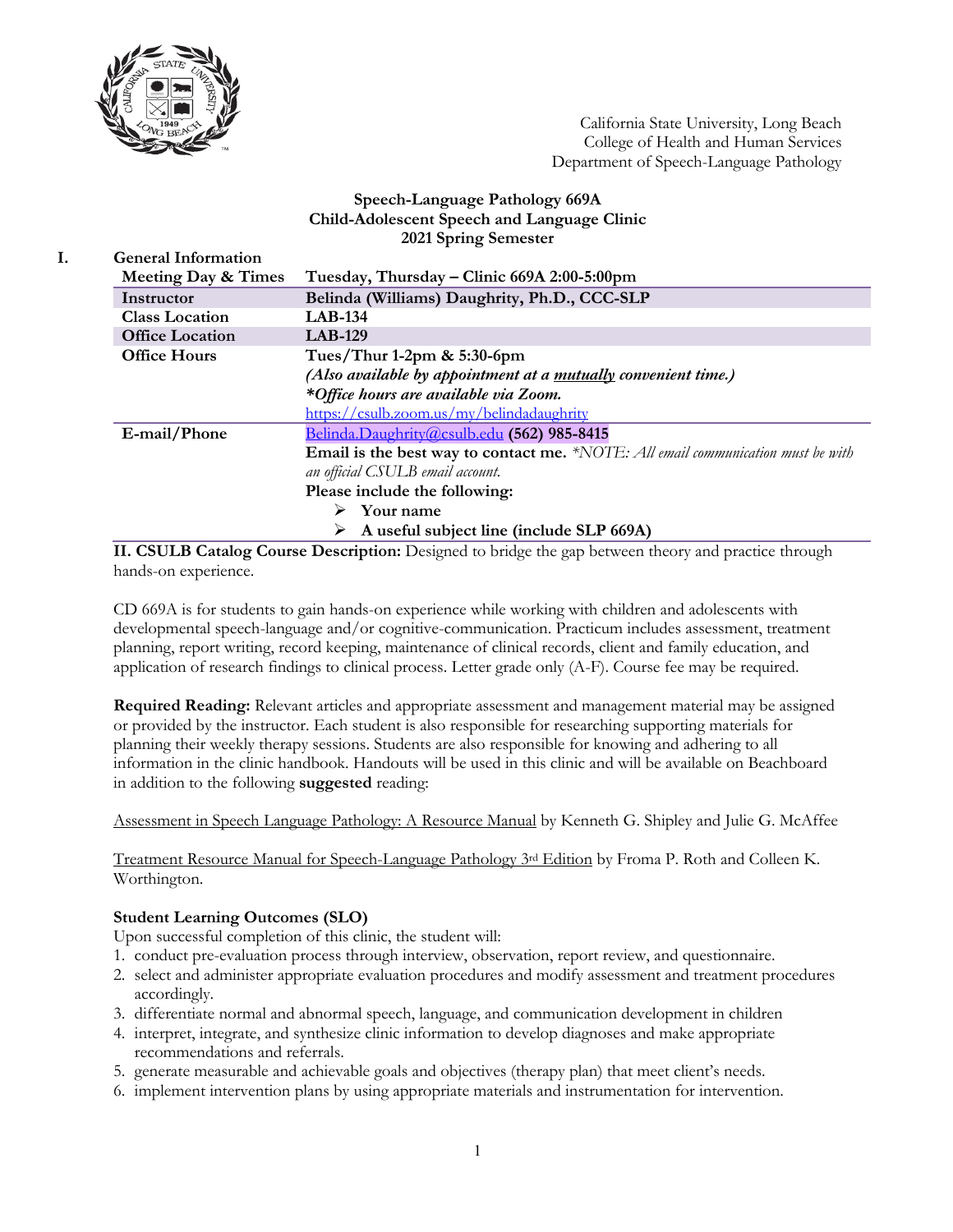- 7. systematically measure treatment outcomes and document client's progress using quantitative and qualitative data.
- 8. create appropriate home programs as well as discuss outside services available in related fields and agencies for families to consider as appropriate.
- 9. apply current research-based/theoretically-sound principles and techniques to assessment and intervention.
- 10. recognize the needs, values, preferred mode of communication, and cultural/linguistic background of the client/patient, family, caregivers, and relevant others and modify assessment and intervention accordingly.
- 11. use appropriate oral and written language or other forms of communication with client, relevant others, and other professionals.
- 12. exhibit professional conduct including integrity, accountability, diligence, and respect when working with clients/patients, family, caregivers, supervisors, and colleagues.

# **American Speech-Language-Hearing Association (ASHA) CAA competencies, CFCC standards and**  *California Commission on Teacher Credentialing* **(CCTC) Standards addressed in CD 669A**

| <b>SLO</b>       | <b>ASHA CAA</b> | <b>ASHA CFCC</b> | <b>CCTC</b> Standards | <b>Learning Activities</b>    | <b>Evaluation Method</b>          |
|------------------|-----------------|------------------|-----------------------|-------------------------------|-----------------------------------|
|                  | Competencies    | <b>Standards</b> |                       |                               |                                   |
| SLO <sub>1</sub> | 3.1.1B          | Standard IV-D    | General Standard 5    | didactic                      | Quality of response,              |
|                  | 3.1.4B          |                  | SLP Standard 3, 4     |                               | participation, CALIPSO            |
| SLO <sub>2</sub> | 3.1.4B          | Standard IV-D    | General Standard 5    | didactic                      | Quality of response,              |
|                  |                 |                  | SLP Standard 3, 4     |                               | participation, CALIPSO            |
| SLO <sub>3</sub> | 3.1.2B          | Standard IV-B    | General Standard 5    | didactic, SOAP-R, diagnostic  | Quality of response,              |
|                  | 3.1.3B          | Standard IV-C    | SLP Standard 3, 4     | report                        | grading rubric,<br><b>CALIPSO</b> |
| SLO <sub>4</sub> | 3.1.4B          | Standard IV-D    | General Standard 5    | didactic, SOAP-R, diagnostic  | Quality of response,              |
|                  |                 |                  | SLP Standard 3, 4     | report, therapy plan          | grading rubric,                   |
|                  |                 |                  |                       |                               | <b>CALIPSO</b>                    |
| SLO <sub>5</sub> | 3.1.5B          | Standard IV-D    | General Standard 5    | didactic, therapy plan        | Quality of response,              |
|                  |                 |                  | SLP Standard 3, 4, 5  |                               | grading rubric,                   |
|                  |                 |                  |                       |                               | <b>CALIPSO</b>                    |
| SLO <sub>6</sub> | 3.1.5B          | Standard IV-D    | General Standard 4    | didactic, article review,     | Quality of response,              |
|                  |                 |                  | SLP Standard 4, 5     | treatment activity assignment | Quality of assignment,            |
|                  |                 |                  |                       |                               | <b>CALIPSO</b>                    |
| SLO <sub>7</sub> | 3.1.5B          | Standard IV-D    | General Standard 3    | SOPA-R, progress report       | Quality of response,              |
|                  |                 |                  | SLP Standard 4, 5     |                               | grading rubric, Quality           |
|                  |                 |                  |                       |                               | of assignment,                    |
|                  |                 |                  |                       |                               | <b>CALIPSO</b>                    |
| $SLO$ 8          | 3.1.5B          | Standard IV-D    | General Standard 2    | diagnostic report, progress   | Quality of response,              |
|                  | 3.1.6B          |                  | SLP Standard 4, 5     | report                        | grading rubric,<br><b>CALIPSO</b> |
| SLO <sub>9</sub> | 3.1.1B          | Standard IV-F    | General Standard 2    | SOAP-R, article review,       | Quality of response,              |
|                  |                 |                  | SLP Standard 4, 5     | treatment activity assignment | grading rubric, Quality           |
|                  |                 |                  |                       |                               | of assignment                     |
| SLO              | 3.1.1B          | Standard IV-F    | General Standard 3, 4 | didactic                      | Quality of response,              |
| 10               | 3.1.6B          | Standard IV-E    | SLP Standard 4, 5     |                               | participation                     |
| <b>SLO</b>       | 3.1.1B          | Standard IV-F    | General Standard 4, 6 | SOAP-R, diagnostic report,    | <b>CALIPSO</b>                    |
| 11               | 3.1.6B          | Standard IV-E    |                       | progress report               |                                   |
| SLO              | 3.1.1B          | Standard IV-F    | General Standard 4    | didactic                      | Participation                     |
| 12               |                 |                  |                       |                               |                                   |

**ASHA CFCC standards: https://www.asha.org/certification/2014-speech-language-pathology-**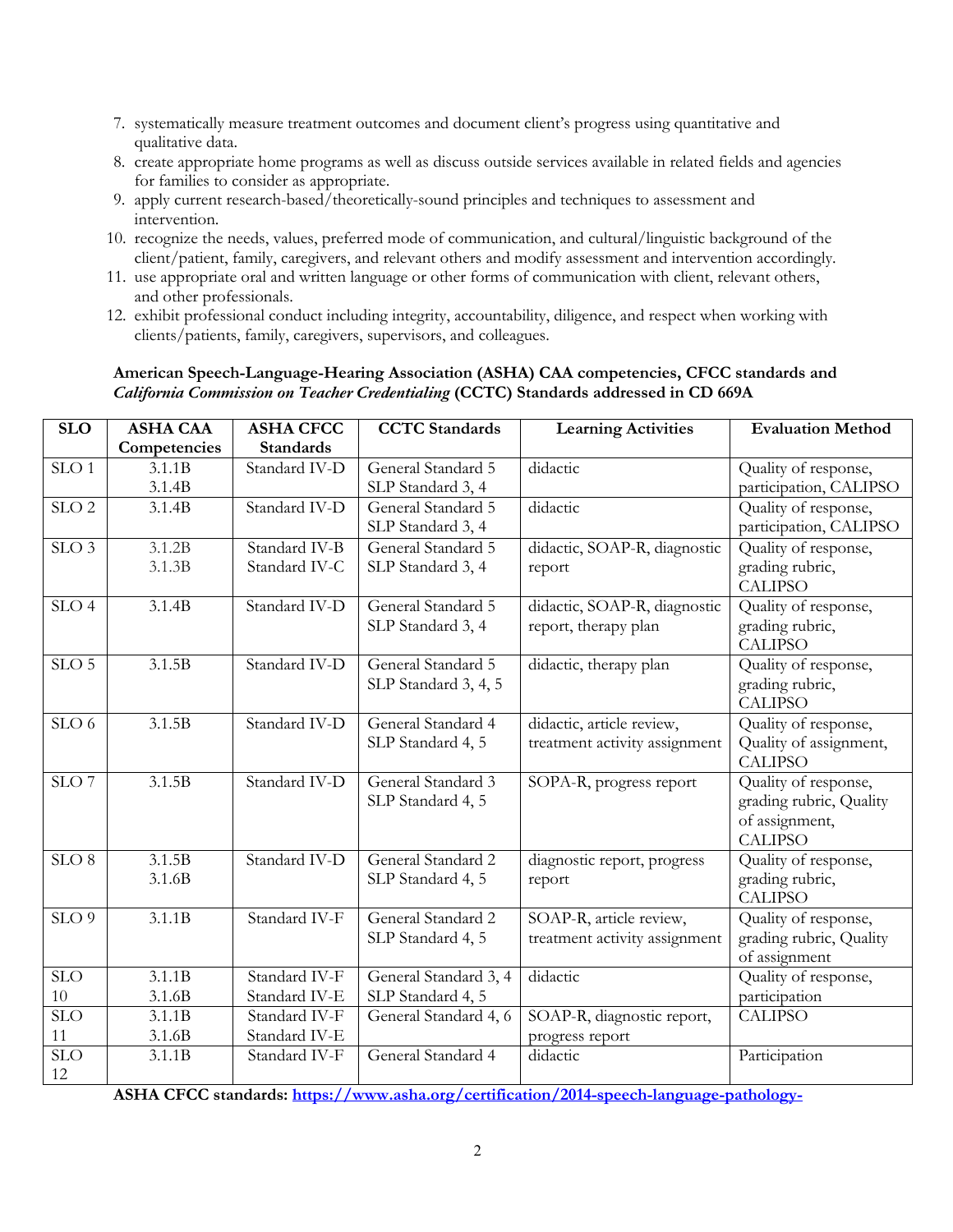**certification-standards/**

**ASHA CAA competencies: https://caa.asha.org/wp-content/uploads/Accreditation-Standards-Documentation-Guidance.pdf**

CCTC SLP standards: http://www.sjsu.edu/gup/docs/assess\_report/CCTC-ASHACrosswalk.pdf

### **III. Methods of Presentation**

- § Didactic
- Assigned readings as deemed necessary/appropriate
- Group/Individual consultations during office hours
- § Supervised clinical experience with clients in the CSULB Speech and Hearing Clinic

# **IV. Methods of Evaluation/Course Grade Assignment:**

Each student will be evaluated based on his/her demonstration of specific Oral Language, Written Language, Evaluation, Intervention and Interpersonal & Social Qualities skills as outlined above and as specified by requirements for the ASHA CCC: *Standards IV-B and IV-G*.

Students will be given feedback verbally and in writing throughout the semester, including written feedback specific to clinic reports and individual clinic sessions.

In addition, each student's performance will be evaluated in more detail during a Mid-Term and Final Clinic Evaluation. The student's clinical competency level to date across each skill will be rated on a 4.0 scale. A cumulative average will be obtained. The student will also be given feedback about his/her clinical strengths and several potential areas for improvement. The Skills Outcome portion of the CSULB SMAKS form will be utilized for this purpose (see attached). **Please note that behaviors such as coming to clinic unprepared, failure to follow clinic or course policies/requirements or inappropriate or unprofessional conduct will significantly impact clinical skills evaluation.** The following is a description of the behavioral correlates as they apply to the 4.0 rating scale utilized during assessment.

#### **Independent**: equivalent to  $4.0 - 3.6$  points

Skill demonstration meets standards and student is independent in performance of a desired skill. Student demonstrates clear and consistent knowledge and demonstration of a desired skill. Minimal-to-no assistance from the instructor is required. Interactions with the instructor relative to this skill are collaborative only, without direct instructor assistance/guidance required.

#### **Adequate with Support:** equivalent to 3.5 - 3.2 points

Skill demonstration approaches standard and is adequate with instructor support. Student evidences knowledge of and *consistent* demonstration of a desired skills, but independence without instructor assistance/guidance is not evident. Intermittent assistance/guidance from the instructor is required.

#### **Emerging:** equivalent to  $3.1 - 2.8$  points

Skill development is emerging. Student evidences *some* knowledge of and *intermittent* ability to demonstrate a desired skill; however, consistent demonstration and clear knowledge is not evident. Additional instruction/guidance from the instructor is required. 1:1 demonstration from the instructor is not required.

#### **Minimal/Not Begun:** equivalent to 2.7 - 2.4 points

Skill development is minimal or not begun. Student performs stated requirement(s), but demonstrates minimal knowledge of –or- ability to demonstrate a desired skill. Student requires consistent instructor assistance/guidance AND 1:1 demonstration from the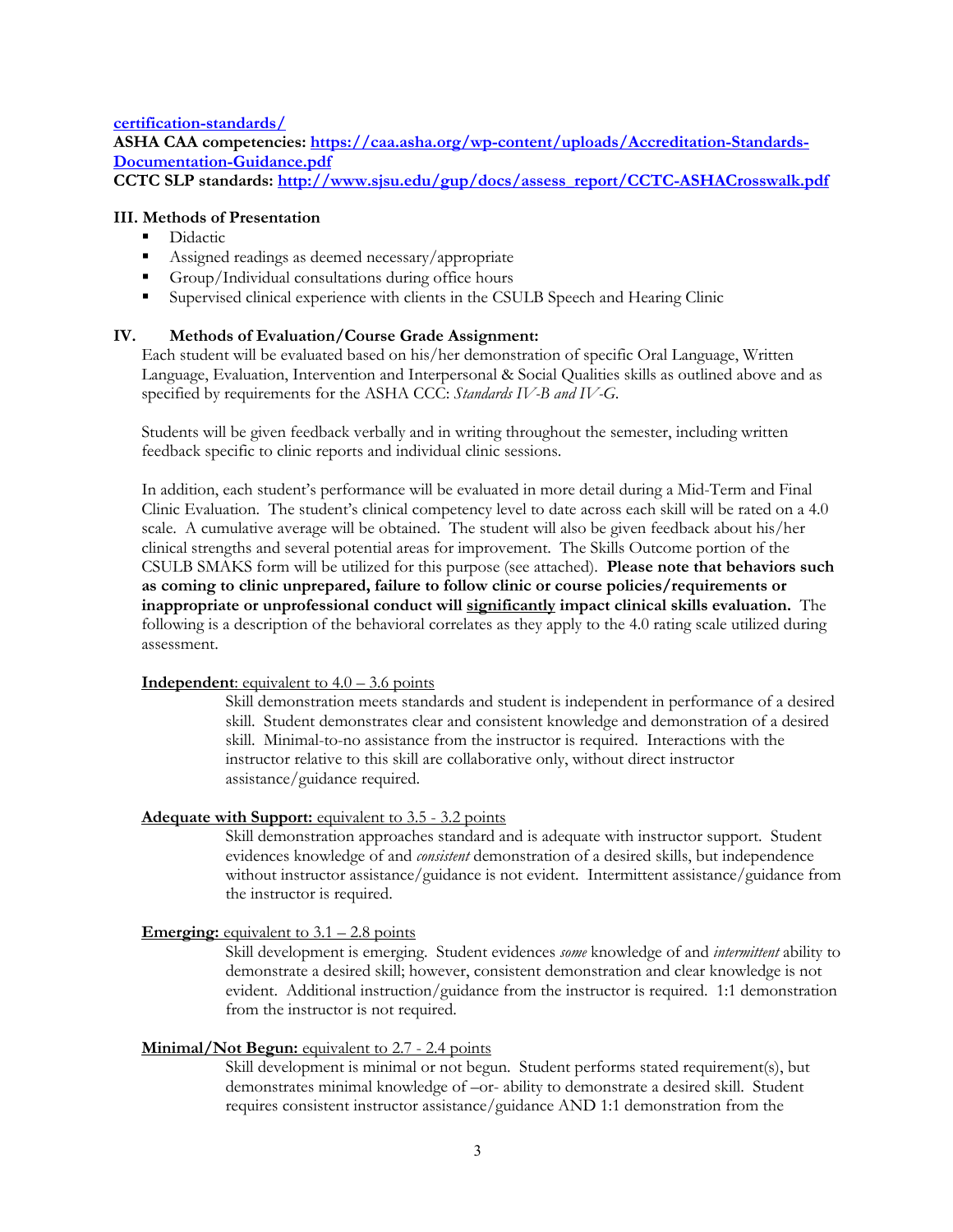instructor in skill development.

# **Non-Compliant:** equivalent to 2.3 - 0 points

Student did not comply with stated requirement(s) –or- failed to participate such that skill demonstration could not be evaluated.

### **Methods of Evaluation -** *Guidelines*

### **Each student's final course grade will be based on the following areas:**

| <b>Methods of Evaluation</b>                                                                                                                     | Percentage | <b>Points</b><br>* subject to change |
|--------------------------------------------------------------------------------------------------------------------------------------------------|------------|--------------------------------------|
| Diagnostic report                                                                                                                                | 15%        | 40                                   |
| Semester therapy plan                                                                                                                            | $10\%$     | 20                                   |
| Clinical skills (CALIPSO) *at final evaluation                                                                                                   | 25%        | 696                                  |
| SOAP-Rs                                                                                                                                          | $10\%$     | 1 point each                         |
| Semester progress report                                                                                                                         | 15%        | 10                                   |
| Oral communication, interpersonal skills, professional conduct, attendance -<br>Participation during didactic/office hours (STRONGLY ENCOURAGED) | $10\%$     | 12                                   |
| Clinic assignment- Ethics essay <i>*due at 1st session after Spring Break</i>                                                                    | $5\%$      | 10                                   |
| Clinic assignment- Article review $1 * du$ e at didactic post initial assessment                                                                 | $5\%$      | 10                                   |
| Clinic assignment- Article review $2 * due$ at midterm didactic                                                                                  | $5\%$      | 10                                   |
| <b>TOTAL</b>                                                                                                                                     | 100%       |                                      |

Clinic Assignment: 2 article reviews *\*rubric provided*

Students share an article (in oral and written form) to the group and discuss why the research relates to their client(s).

**A one-page handout is distributed to the instructor in the didactic session. (***n/a for AMI***) The handout will be emailed the instructor to post on Beachboard for class review.** 

# Course Assignment: Ethics Essay

# *Essay Topic: "Cultural Competence in Service Provision: Ethical Considerations"*

Consider the cultural background, experiences, and/or possible biases of clinicians and their clients related to cultural and linguistic diversity.

In your essay, present a potential ethical challenge or dilemma related to these differing perspectives that may be faced by a clinician when providing services to clients and their families. Then, using ethics resources and the ASHA *Code of Ethics* (2016), identify one or more Principles and the corresponding Rule(s) that you believe have been violated, and provide a rationale for your choice(s). Finally, discuss what action(s) could have been taken to acknowledge and respond to the challenge or dilemma in order to prevent a violation of the Code of Ethics.

# Essay Format

- o 1,200 words or less, excluding title and any references
- o Format: title, introduction, body, and summary/conclusion
- o Microsoft Word, 12-point font, double-spaced
- o All sources cited as appropriate (even Code of Ethics)

Careful detail should be paid to both the form and content of all written material as these account for a large portion of your final grade. Examples of report format will be provided and discussed in class. Please take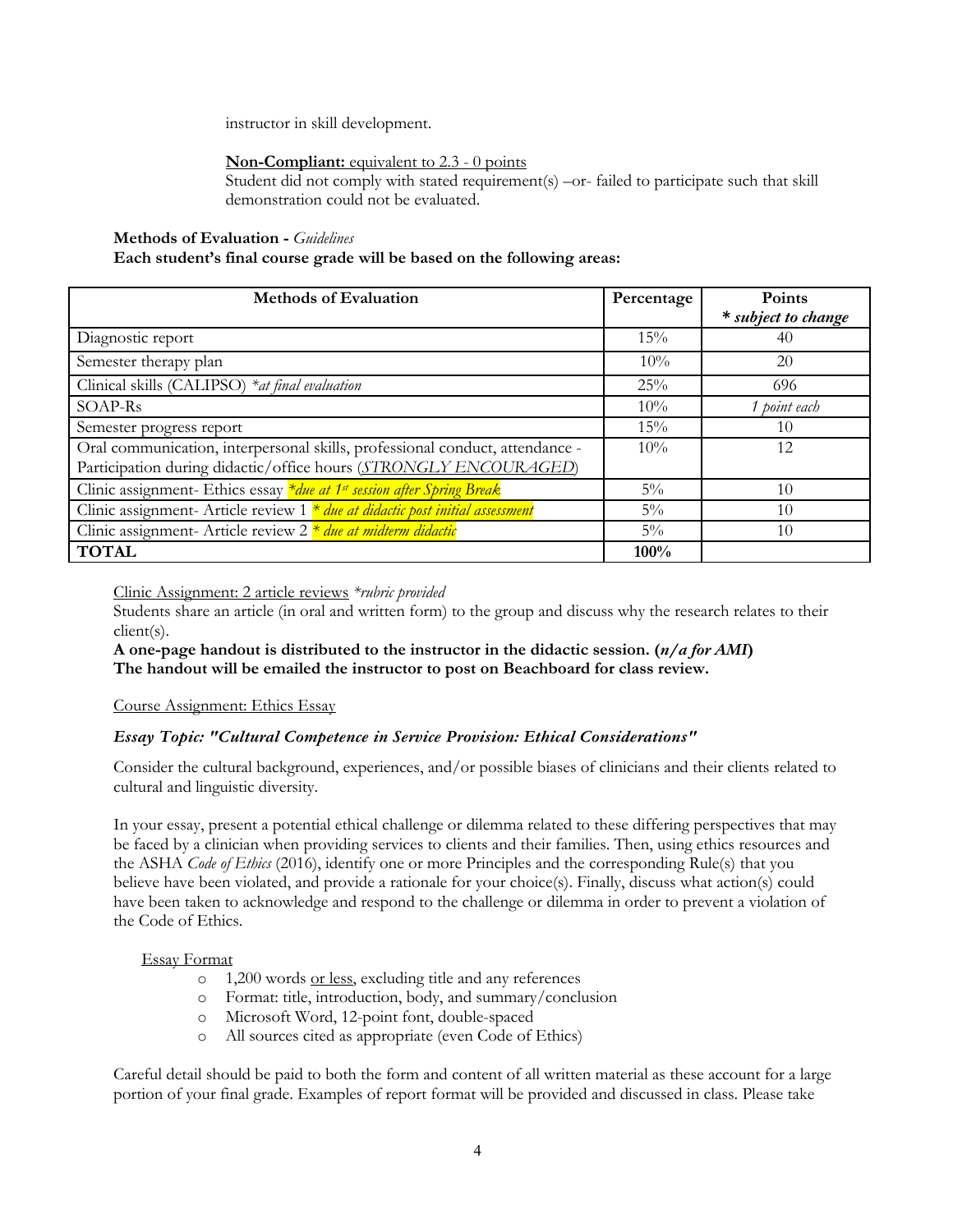careful notes during these discussions and ask questions when you are unclear about written report format or content.

Final Grade Distribution as follows:

- $A = 90\%$  and above Performance of the student has been at the highest level, showing sustained excellence in meeting all course requirements and exhibiting an unusual degree of intellectual initiative.
- $B = 80-89%$  Performance of the student has been at a high level, showing consistent and effective achievement in meeting course requirements.
- $C = 70-79%$  Performance of the student has been at an adequate level, meeting the basic requirements of the course.
- $D = 60-69\%$  Performance of the student has been less than adequate, meeting only the minimum course requirements.
- $F =$  Below 60% Performance of the student has been such that minimal course requirements have not been met.

# **V. Expected Outcomes:**

This course is designed to provide instruction and supervised clinical experience in the evaluation and rehabilitation of adults with speech, cognitive, or linguistic disorders. Clinical experience/instruction will encompass clinical assessment, therapy planning, goal setting, implementation of intervention goals (including an emphasis on behavior modification), report writing, record keeping, maintenance of clinical records and client and family education.

# ASHA/CAA Student Learning Outcome Assessment Matrix

This course addresses the following ASHA/CAA competencies, measured using the assessments indicated below.

|                 | 3.1.1 B - Professional Practice Competencies | <b>Assessments</b> |              |                 |                 |              |
|-----------------|----------------------------------------------|--------------------|--------------|-----------------|-----------------|--------------|
|                 |                                              | <b>Assessment</b>  | Treatment    | <b>Progress</b> | SOAP/           | Didactic &   |
|                 | Accountability: The student will             |                    | Plan         | Report          | <b>Sessions</b> | Consults     |
|                 | Practice in a manner that is consistent      | $\mathbf{x}$       | $\mathbf{x}$ | $\mathbf{x}$    | $\mathbf{x}$    | $\mathbf{x}$ |
|                 | with the professional code of ethics and     |                    |              |                 |                 |              |
|                 | the scope of practice documents for the      |                    |              |                 |                 |              |
|                 | profession of speech-language                |                    |              |                 |                 |              |
| A               | pathology.                                   |                    |              |                 |                 |              |
|                 | Adhere to federal, state, and                | $\overline{X}$     | $\mathbf X$  | $\mathbf x$     | $\mathbf X$     | $\mathbf X$  |
|                 | institutional regulations and policies       |                    |              |                 |                 |              |
|                 | that are related to services provided by     |                    |              |                 |                 |              |
| B               | speech-language pathologists.                |                    |              |                 |                 |              |
|                 | Evaluate the effects of his or her           |                    |              | $\mathbf X$     | $\mathbf X$     | $\mathbf X$  |
|                 | actions and makes changes                    |                    |              |                 |                 |              |
| $E_{\parallel}$ | accordingly.                                 |                    |              |                 |                 |              |
|                 | Describe how to work on                      |                    |              |                 | $\mathbf X$     | $\mathbf X$  |
|                 | interprofessional teams to maintain a        |                    |              |                 |                 |              |
|                 | climate of mutual respect and shared         |                    |              |                 |                 |              |
| G               | values.                                      |                    |              |                 |                 |              |
|                 |                                              | Assessment         | Treatment    | <b>Progress</b> | SOAP/           | Didactic &   |
|                 | Integrity: The student will                  | Report             | Plan         | Report          | <b>Sessions</b> | Consuls      |
|                 | Use the highest level of clinical integrity  | $\mathbf X$        | $\mathbf{x}$ | $\mathbf X$     | $\mathbf X$     | $\mathbf X$  |
|                 | with each individual served, family          |                    |              |                 |                 |              |
|                 | members, caregivers, other service           |                    |              |                 |                 |              |
|                 | providers, students, other consumers,        |                    |              |                 |                 |              |
| A               | and payers; and                              |                    |              |                 |                 |              |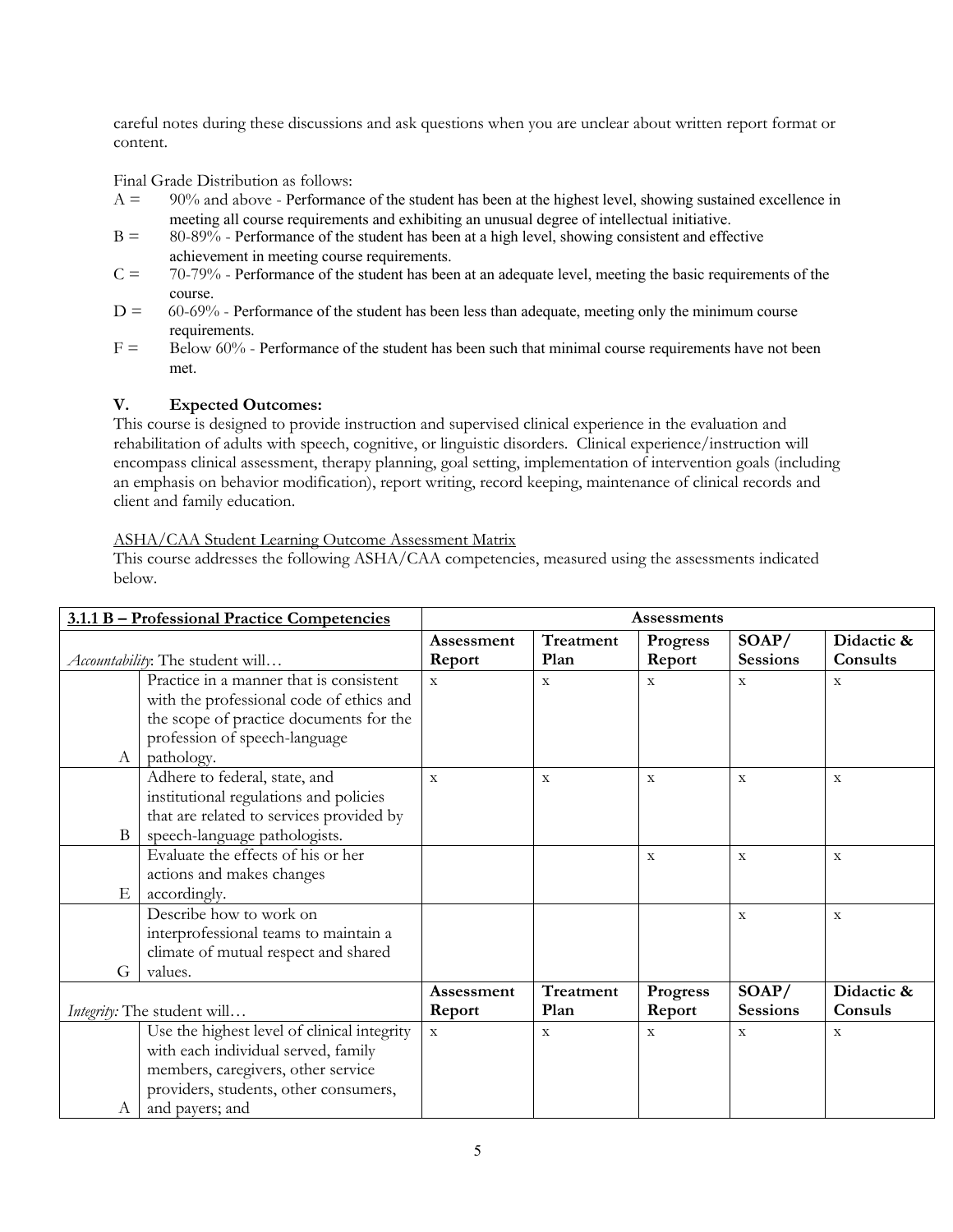|    | Use best professional practices related          | $\mathbf X$ | $\mathbf X$ | $\boldsymbol{\mathrm{X}}$ | $\mathbf X$     | $\mathbf X$ |
|----|--------------------------------------------------|-------------|-------------|---------------------------|-----------------|-------------|
|    | to maintenance of confidentiality for all        |             |             |                           |                 |             |
|    | individuals in accordance with HIPAA             |             |             |                           |                 |             |
| B  | and FERPA requirements.                          |             |             |                           |                 |             |
|    |                                                  | Assessment  | Treatment   | Progress                  | SOAP/           | Didactic &  |
|    | Effective Communication Skills: The student will | Report      | Plan        | Report                    | <b>Sessions</b> | Consults    |
|    | Use all forms of expressive                      | $\mathbf X$ | $\mathbf X$ | $\mathbf X$               | $\mathbf X$     |             |
|    | communication-including written,                 |             |             |                           |                 |             |
|    | spoken, and nonverbal                            |             |             |                           |                 |             |
|    | communication-with individuals                   |             |             |                           |                 |             |
|    | served, family members, caregivers, and          |             |             |                           |                 |             |
|    | any others involved in the interaction to        |             |             |                           |                 |             |
|    | ensure the highest quality of care that is       |             |             |                           |                 |             |
|    | delivered in a culturally competent              |             |             |                           |                 |             |
|    |                                                  |             |             |                           |                 |             |
| A  | manner.                                          |             |             |                           |                 |             |
|    | Communicate—with patients, families,             |             |             |                           | $\mathbf X$     | $\mathbf X$ |
|    | communities, and interprofessional               |             |             |                           |                 |             |
|    | team colleagues and other professionals          |             |             |                           |                 |             |
|    | caring for individuals in a responsive           |             |             |                           |                 |             |
|    | and responsible manner that supports a           |             |             |                           |                 |             |
|    | team approach to maximize care                   |             |             |                           |                 |             |
| B  | outcomes.                                        |             |             |                           |                 |             |
|    |                                                  | Assessment  | Treatment   | <b>Progress</b>           | SOAP/           | Didactic &  |
|    | Clinical Reasoning: The student will             | Report      | Plan        | Report                    | <b>Sessions</b> | Consults    |
|    | Use valid scientific and clinical evidence       | $\mathbf X$ | $\mathbf X$ |                           | $\mathbf X$     | $\mathbf X$ |
|    | in decision-making regarding                     |             |             |                           |                 |             |
| A  | assessment and intervention.                     |             |             |                           |                 |             |
|    | Apply current knowledge, theory, and             |             | $\mathbf X$ |                           | $\mathbf X$     | $\mathbf X$ |
|    | sound professional judgment in                   |             |             |                           |                 |             |
|    | approaches to intervention and                   |             |             |                           |                 |             |
| B  | management of individuals served.                |             |             |                           |                 |             |
|    | Use clinical judgment and self-                  |             |             |                           |                 |             |
|    |                                                  |             |             |                           | $\mathbf X$     | $\mathbf X$ |
|    | reflection to enhance clinical                   |             |             |                           |                 |             |
| C  | reasoning.                                       |             |             |                           |                 |             |
|    |                                                  | Assessment  | Treatment   | Progress                  | SOAP/           | Didactic &  |
|    | Evidence-Based Practice: The student will        | Report      | Plan        | Report                    | <b>Sessions</b> | Consults    |
|    | Access sources of information to                 |             |             |                           | $\mathbf X$     | $\mathbf X$ |
|    | support clinical decisions regarding             |             |             |                           |                 |             |
|    | assessment and                                   |             |             |                           |                 |             |
| A  | intervention/management,                         |             |             |                           |                 |             |
|    | Critically evaluate information sources          |             | $\mathbf X$ |                           | $\mathbf X$     | $\mathbf X$ |
|    | and applies that information to                  |             |             |                           |                 |             |
| B  | appropriate population                           |             |             |                           |                 |             |
|    | Integrate evidence in provision of               |             | $\mathbf X$ |                           | $\mathbf X$     | $\mathbf X$ |
| C. | speech-language pathology services.              |             |             |                           |                 |             |
|    |                                                  | Assessment  | Treatment   | <b>Progress</b>           | SOAP/           | Didactic &  |
|    | Concern for Individuals Served: The student will | Report      | Plan        | Report                    | <b>Sessions</b> | Consults    |
|    | Show evidence of care, compassion,               |             |             |                           | $\mathbf X$     |             |
|    | and appropriate empathy during                   |             |             |                           |                 |             |
|    | interactions with each individual served,        |             |             |                           |                 |             |
| А  | family members, caregivers, and any              |             |             |                           |                 |             |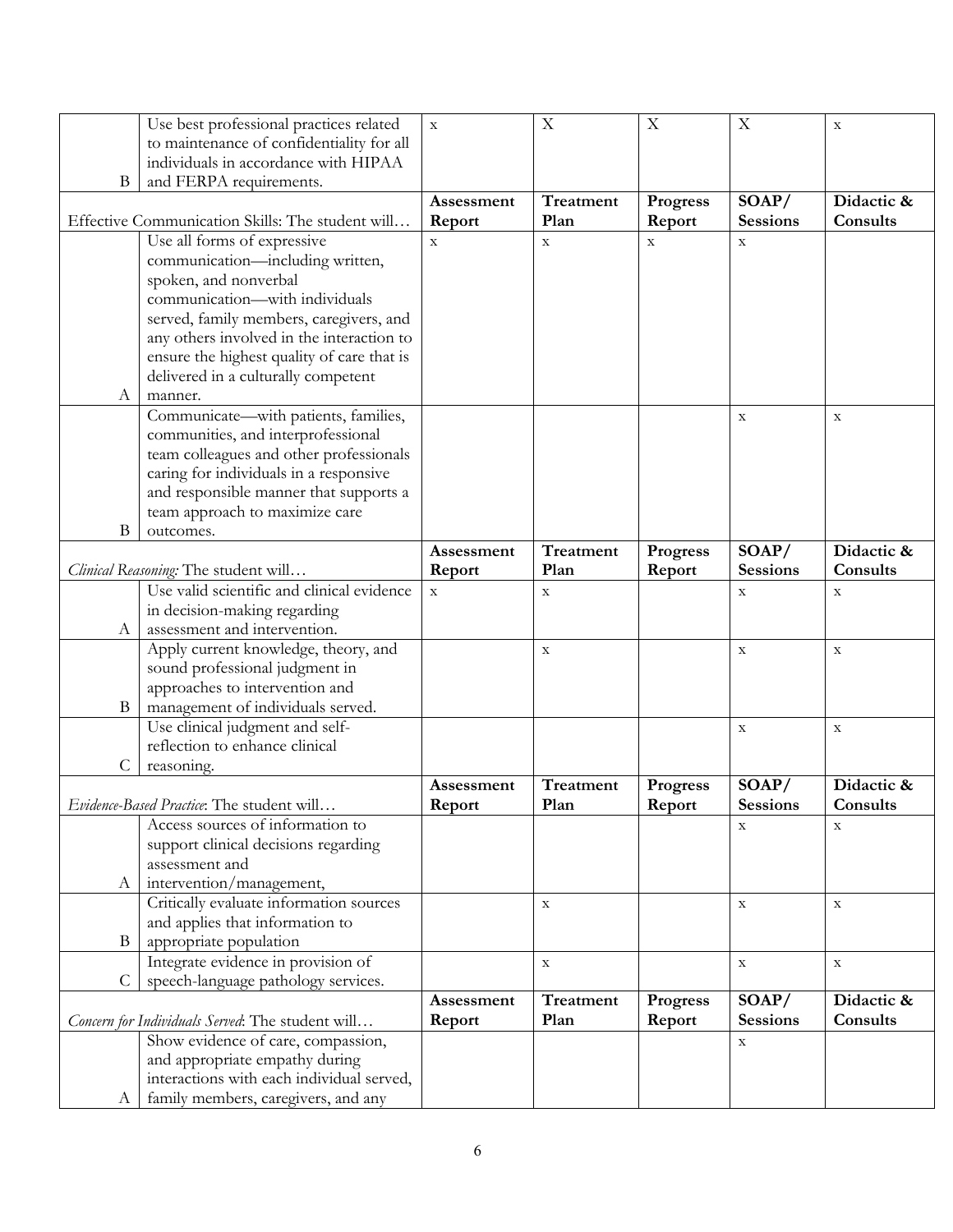|              | others involved in care; and                                                       |               |             |                           |                           |             |
|--------------|------------------------------------------------------------------------------------|---------------|-------------|---------------------------|---------------------------|-------------|
|              |                                                                                    |               |             |                           |                           |             |
|              | Encourage active involvement of the                                                |               | $\mathbf X$ | $\boldsymbol{\mathrm{X}}$ | $\mathbf X$               |             |
|              | individual served in his or her own                                                |               |             |                           |                           |             |
| B            | care.                                                                              |               |             |                           |                           |             |
|              |                                                                                    | Assessment    | Treatment   | <b>Progress</b>           | SOAP/                     | Didactic &  |
|              | Cultural Competence: The student will                                              | Report        | Plan        | Report                    | <b>Sessions</b>           | Consults    |
|              | Evaluate the impact of his or her own                                              |               |             |                           |                           | $\mathbf X$ |
|              | set of cultural and linguistic variables on                                        |               |             |                           |                           |             |
|              | delivery of effective care. These include,                                         |               |             |                           |                           |             |
|              | but are not limited to, variables such as                                          |               |             |                           |                           |             |
|              | age, ethnicity, linguistic background,<br>national origin, race, religion, gender, |               |             |                           |                           |             |
| A            | and sexual orientation.                                                            |               |             |                           |                           |             |
|              | Identify the impact of the cultural and                                            | $\mathbf X$   | $\mathbf X$ |                           |                           | X           |
|              | linguistic variables of the individuals                                            |               |             |                           |                           |             |
|              | served on delivery of care. These                                                  |               |             |                           |                           |             |
|              | include but are not limited to variables                                           |               |             |                           |                           |             |
|              | such as age, ethnicity, linguistic                                                 |               |             |                           |                           |             |
|              | background, national origin, race,                                                 |               |             |                           |                           |             |
|              | religion, gender, and sexual                                                       |               |             |                           |                           |             |
| $\mathbf{B}$ | orientation.                                                                       |               |             |                           |                           |             |
|              | Analyze the interaction of cultural and                                            | $\mathbf X$   |             |                           | $\mathbf X$               | $\mathbf X$ |
|              | linguistic variables between the                                                   |               |             |                           |                           |             |
| $\mathsf{C}$ | caregivers and the individuals served in                                           |               |             |                           |                           |             |
|              | order to maximize service delivery.<br>Identify the characteristics of the         |               |             |                           |                           |             |
|              | individuals served (e.g., age,                                                     | $\mathbf X$   |             |                           | $\mathbf X$               | $\mathbf X$ |
|              | demographics, cultural and linguistic                                              |               |             |                           |                           |             |
|              | diversity, educational history and status,                                         |               |             |                           |                           |             |
|              | medical history and status, cognitive                                              |               |             |                           |                           |             |
|              | status, and physical and sensory                                                   |               |             |                           |                           |             |
|              | abilities) and how these characteristics                                           |               |             |                           |                           |             |
| D            | relate to clinical services.                                                       |               |             |                           |                           |             |
|              |                                                                                    | Assessment    | Treatment   | <b>Progress</b>           | SOAP/                     | Didactic &  |
|              | Professional Duty: The student will                                                | <b>Report</b> | Plan        | <b>Report</b>             | <b>Sessions</b>           | Consults    |
|              | Engage in self-assessment to improve                                               |               |             |                           | $\boldsymbol{\mathrm{X}}$ | $\mathbf X$ |
|              | his or her effectiveness in the delivery                                           |               |             |                           |                           |             |
| А            | of services.                                                                       |               |             |                           |                           |             |
|              | Discuss the role of clinical teaching and                                          |               |             |                           | $\mathbf X$               | $\mathbf X$ |
|              | clinical modeling as well as supervision                                           |               |             |                           |                           |             |
| $\mathsf{C}$ | of students and other support<br>personnel.                                        |               |             |                           |                           |             |
|              | Summarize the roles and importance of                                              |               |             |                           | $\mathbf X$               | $\mathbf X$ |
|              | interdisciplinary/interprofessional                                                |               |             |                           |                           |             |
|              | assessment and intervention and be                                                 |               |             |                           |                           |             |
|              | able to interact and coordinate care                                               |               |             |                           |                           |             |
|              | effectively with other disciplines and                                             |               |             |                           |                           |             |
| D            | community resources.                                                               |               |             |                           |                           |             |
|              | Restate and practice the principles of                                             |               |             |                           | $\mathbf X$               | $\mathbf X$ |
| Ε            | universal precautions to prevent the                                               |               |             |                           |                           |             |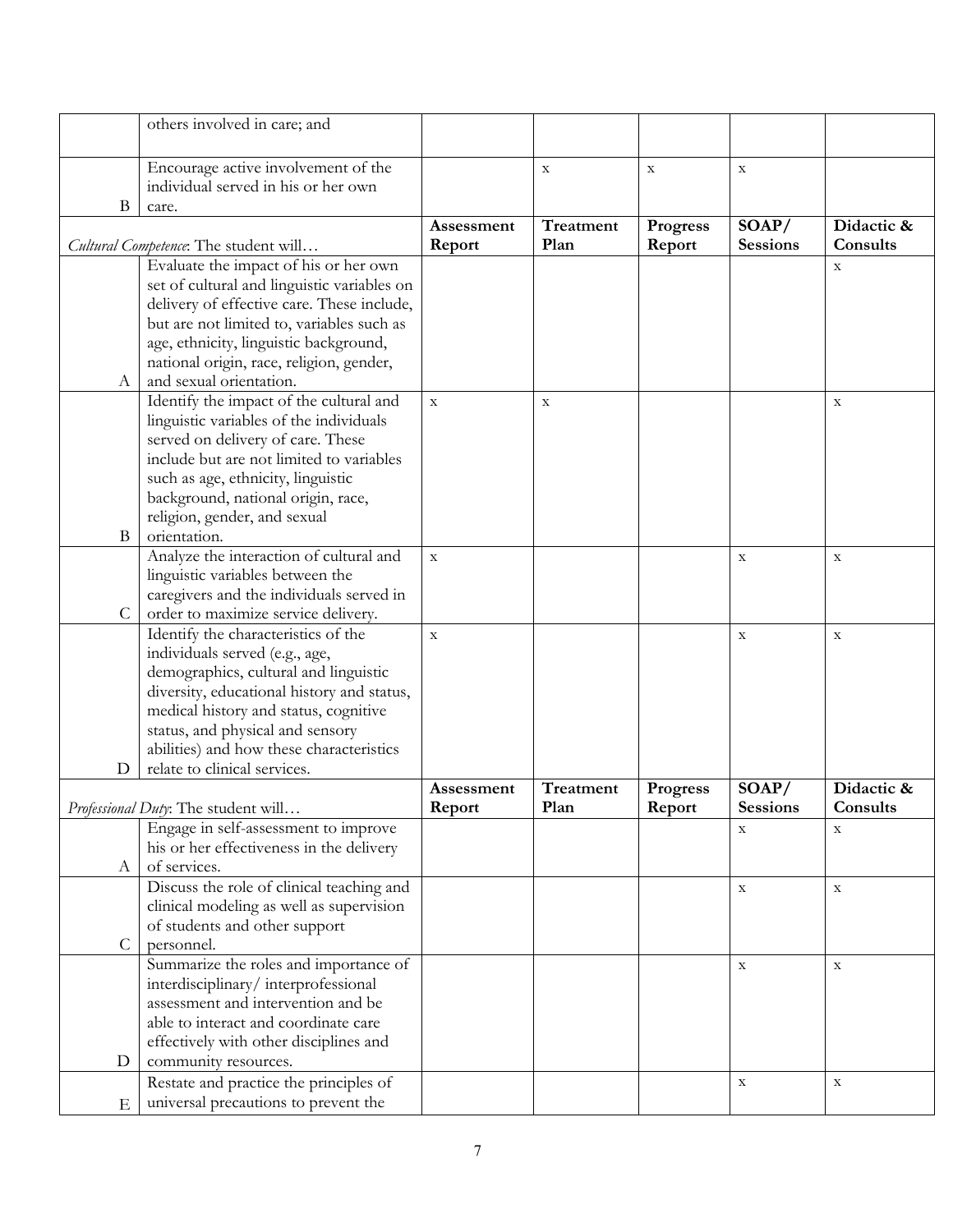|                    | spread of infectious and contagious                                   |             |                  |                 |                 |             |
|--------------------|-----------------------------------------------------------------------|-------------|------------------|-----------------|-----------------|-------------|
|                    | diseases.                                                             |             |                  |                 |                 |             |
|                    |                                                                       |             |                  |                 |                 |             |
|                    | Identify and use the knowledge of one's                               | $\mathbf X$ | $\mathbf X$      |                 | $\mathbf X$     | $\mathbf X$ |
|                    | own role and those of other professions                               |             |                  |                 |                 |             |
|                    | to appropriately assess and address the                               |             |                  |                 |                 |             |
|                    | needs of the individuals and                                          |             |                  |                 |                 |             |
| F                  | populations served.                                                   |             |                  |                 |                 |             |
|                    |                                                                       | Assessment  | Treatment        | <b>Progress</b> | SOAP/           | Didactic &  |
|                    | Collaborative Practice: The student will                              | Report      | Plan             | Report          | <b>Sessions</b> | Consults    |
|                    | Apply values and principles of                                        |             |                  |                 | X               | X           |
| A                  | interprofessional team dynamics.                                      |             |                  |                 |                 |             |
|                    | Perform effectively in different                                      |             |                  |                 | $\mathbf X$     | $\mathbf X$ |
|                    | interprofessional team roles to plan and                              |             |                  |                 |                 |             |
|                    | deliver care centered on the individual                               |             |                  |                 |                 |             |
|                    | served that is safe, timely, efficient,                               |             |                  |                 |                 |             |
| $\mathbf{B}$       | effective, and equitable.                                             |             |                  |                 |                 |             |
|                    | 3.1.3 B Identification and Prevention of Speech,                      | Assessment  | Treatment        | <b>Progress</b> | SOAP/           | Didactic &  |
|                    | Language, and Swallowing Disorders and                                | Report      | Plan             | Report          | <b>Sessions</b> | Consults    |
| <b>Differences</b> |                                                                       |             |                  |                 |                 |             |
|                    | Design, implement, and self-evaluate                                  | $\mathbf X$ |                  | $\mathbf X$     |                 | $\mathbf X$ |
|                    | identification and prevention of                                      |             |                  |                 |                 |             |
|                    | communication and swallowing                                          |             |                  |                 |                 |             |
|                    | differences with individuals across the                               |             |                  |                 |                 |             |
| A                  | lifespan.                                                             |             |                  |                 |                 |             |
|                    |                                                                       | Assessment  | <b>Treatment</b> | <b>Progress</b> | SOAP/           | Didactic &  |
|                    | 3.1.4 B Evaluation of Speech, Language, and                           |             |                  |                 |                 |             |
|                    |                                                                       |             |                  |                 |                 |             |
|                    | <b>Swallowing Disorders and Differences</b>                           | Report      | Plan             | Report          | <b>Sessions</b> | Consults    |
|                    | Design, implement, and self-evaluate                                  | $\mathbf X$ |                  | $\mathbf X$     |                 | $\mathbf X$ |
|                    | assessment for communication and                                      |             |                  |                 |                 |             |
|                    | swallowing differences with individuals                               |             |                  |                 |                 |             |
| A                  | across the lifespan                                                   |             |                  |                 |                 |             |
|                    | 3.1.5 B Intervention to Minimize the Effects of                       | Assessment  | Treatment        | <b>Progress</b> | SOAP/           | Didactic &  |
|                    | Changes in the Speech, Language, and                                  | Report      | Plan             | Report          | <b>Sessions</b> | Consults    |
|                    | <b>Swallowing Mechanisms</b>                                          |             |                  |                 |                 |             |
|                    | Design, implement, and self-evaluate                                  |             | $\mathbf X$      |                 | $\mathbf X$     | $\mathbf X$ |
|                    | intervention for communication and                                    |             |                  |                 |                 |             |
|                    | swallowing differences with individuals                               |             |                  |                 |                 |             |
| А                  | across the lifespan                                                   |             |                  |                 |                 |             |
|                    | 3.1.6 B General Knowledge and Skills                                  | Assessment  | Treatment        | Progress        | SOAP/           | Didactic &  |
|                    | <b>Applicable to Professional Practice</b>                            | Report      | Plan             | Report          | <b>Sessions</b> | Consults    |
|                    | Demonstrate <i>ethical</i> conduct in the                             |             |                  |                 | $\mathbf X$     |             |
|                    | provision of clinical services for                                    |             |                  |                 |                 |             |
|                    | communication and swallowing                                          |             |                  |                 |                 |             |
|                    | differences with individuals across the                               |             |                  |                 |                 |             |
| A                  | lifespan                                                              |             |                  |                 |                 |             |
|                    | Demonstrate professionalism and                                       |             |                  |                 | $\mathbf X$     | $\mathbf X$ |
|                    | professional behavior in the provision                                |             |                  |                 |                 |             |
|                    | of clinical services for communication                                |             |                  |                 |                 |             |
| B                  | and swallowing differences, including<br>counseling and collaboration |             |                  |                 |                 |             |

# **VI. Course Policies/Requirements:**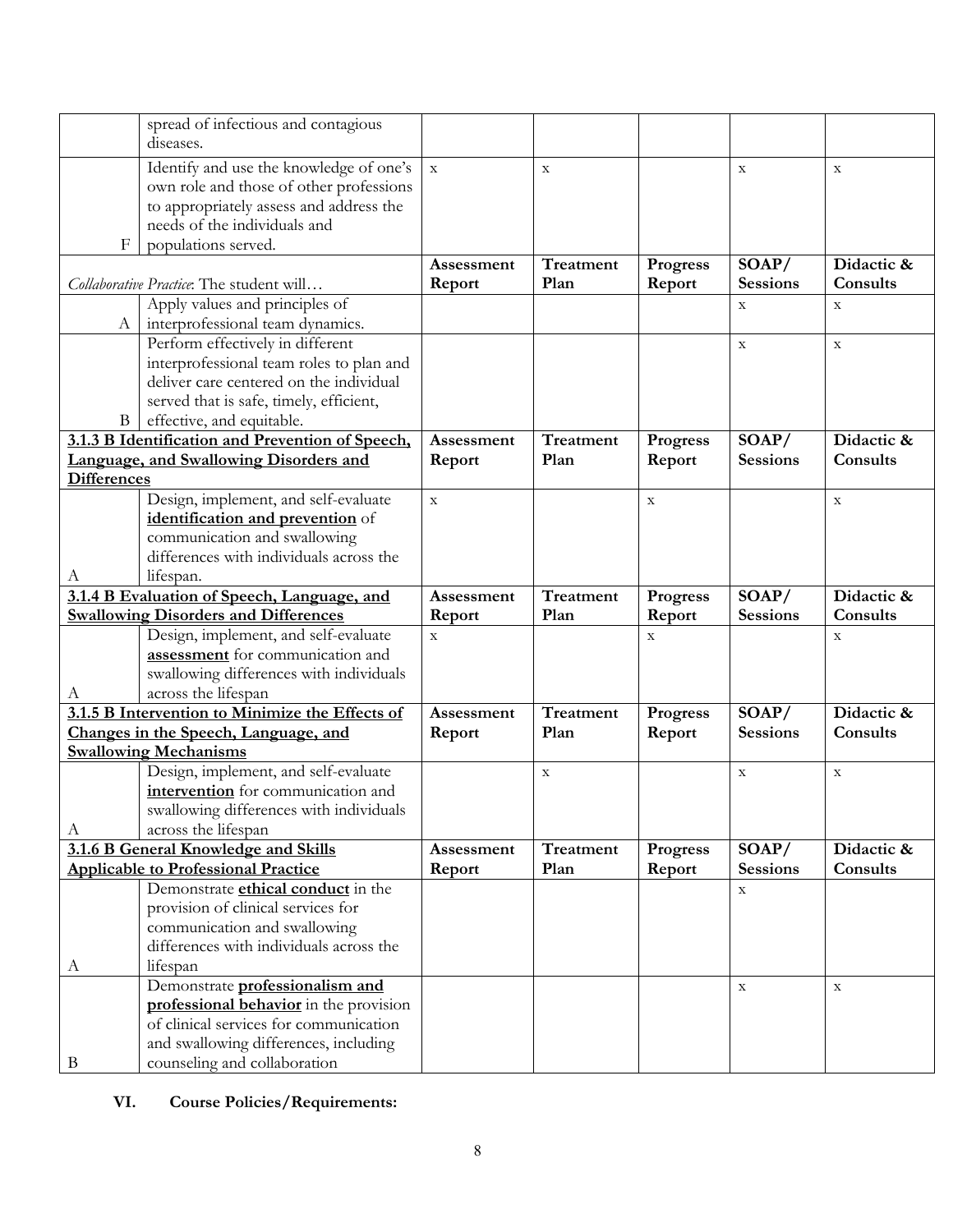### **Clinic Regulations**

**Students are responsible for reading the Clinic Handbook and adhering to all University and Departmental Clinic Instructions/Protocols.** This includes but is not limited to obtaining a signed video or research release, generating and maintaining client files throughout the course of the semester and maintaining client confidentiality.

### **Clinic Files**

**The client's clinic folder is to be kept up to date at all times.** It is the student's responsibility to ensure that all documentation relative to that semester's clinical activities be recorded and immediately filed in the client's clinic folder (located in the File Room). If the client does not have an active clinic folder, please request of the Clinic Secretary that one be made for the client as soon as possible. Graded reports (once signed by the instructor) are to be immediately filed in the client's clinic folder and stored in the File Room.

### **Clinical Materials**

Students are responsible for coming to each clinical appointment prepared to perform all required diagnostic and/or therapeutic procedures. Materials are available in the Equipment Room and it is recommended that you review the tools available prior treatment planning. In many cases the items located within the Equipment Room can be adequately modified to meet your client's individual needs. However, it may be necessary for students to design –or- individually create treatment or assessment materials throughout the semester. Remember though that elaborate and/or expensive toys or tools are not required –or- expected. Often times, simple solutions and tools will suffice and can be utilized again with other clients.

### **Appropriate Attire/Professional Conduct**

Students are expected to dress in professional attire and conduct themselves in a professional manner during all clinical appointments. Standards for appropriate attire and professional conduct will be discussed during initial didactic sessions.

#### **Absences**

All scheduled absences must be approved by the instructor. You are responsible for notifying your client and making appropriate arrangements in the case of a serious illness. Make-up sessions must be completed within clinic hours and pre-arranged with the instructor to ensure that adequate supervision is available. *It is our responsibility to our clients to make every effort to have excellent attendance and to not be unduly absent from clinic sessions. As such, each clinician will be allowed only one non-University "excused" absence per semester. Absences in excess of one non-University excused absence per semester will negatively impact your course grade, 5% per additional absence.* In the event of a client absence, students will be expected to be present at the clinic to do one of the following: be available to assist with another clinician's therapy session if necessary, plan/prepare for the next session, observe other clients (please discuss options with the instructor).

For a list of excused absences, refer to Section VIII – University Policies.

#### **Confidentiality**

Students are responsible for maintaining client confidentiality **at all times**. This includes ensuring that all clinic records and any material with personal information on it remain **within** the clinic setting. Students are further expected to maintain confidentiality in conversations outside of the clinical setting.

#### **Late Assignments/Paperwork**

Reports and supporting materials are due on the dates discussed in didactic (unless otherwise specified by the instructor). If clinicians require more time for an assessment report given the status of your clients, students are expected to obtain approval from the instructor if more time is needed. **Any report turned in after the established due date, without approval from the instructor, will be graded down 10% of its original score (no exceptions).**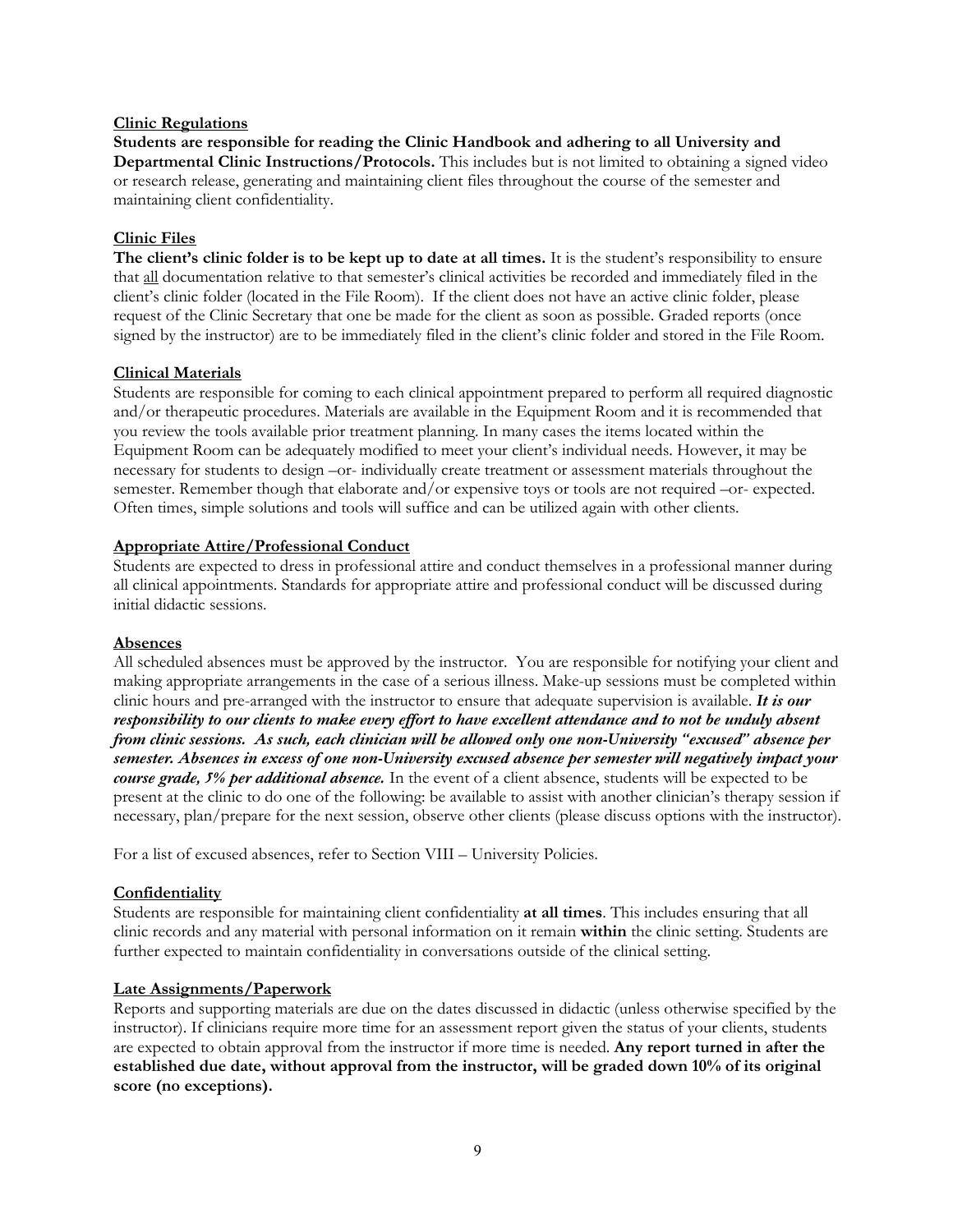# **Coming to Clinic Unprepared**

It is the student's responsibility to come to clinic prepared for both didactic discussion and clinical sessions. If the student is not prepared for either of these forums, this will be reflected in mid-term and final evaluation scores. If reading is assigned for an office hour appointment or a didactic session, it is expected that students will come to the meeting having read the material with questions/comments in mind for discussion.

# **VII. Justification:**

This course is required for a Master of Arts Degree in Communicative Disorders-Speech Language Pathology and the ASHA Certificate of Clinical Competence. This course requires demonstration and evaluation of ASHA CCC, *Standards IV-B and IV-G*.

# **Withdrawal Policy**

Regulations governing the refund of student fees in the California State University system are prescribed by the CSU Board of Trustees; see California Code of Regulations, Title 5, Education, Section 41802. **Please refer to the current** *University Bulletin* **for the official withdrawal policy.** 

# *Medical Withdrawal:*

CSULB may allow a student to withdraw without academic penalty from classes if the following criteria are met:

- A completed Medical Withdrawal Form, including any required documentation, is submitted to Enrollment Services before the end of the semester, and
- The student presents evidence to demonstrate that a severe medical or debilitating psychological condition prevented the student from attending and/or doing the required work of the courses to the extent that it was impossible to complete the courses.

# **Attendance Policy: Excused Absences**

Attendance at all didactic and clinic sessions is required. However, students may have a valid reason to miss a class. When any of the following reasons directly conflict with class meeting times, students are responsible for informing faculty members of the reason for the absence and for arranging to make up missed assignments, tests, quizzes, and class work insofar as this is possible. Excused absences include, but are not limited to:

- A. Illness or injury to the student
- B. Death, injury, or serious illness of an immediate family member or the like
- C. Religious reasons (California Education Code section 89320)
- D. Jury duty or government obligation
- E. University sanctioned or approved activities (examples include: artistic performances, forensics presentations, participation in research conferences, intercollegiate athletic activities, student government, required class field trips, etc.)

### *Students who realize after enrollment that they will have extended or multiple absences should consult with the instructor to see whether it will be possible to complete the course requirements.*

**Course Outline**: \***NOTE: Students ARE STRONGLY ENCOURAGED meet at least once weekly for 15 minutes during office hours. Students must sign up for a weekly appointment in the first week of class. Additionally, the group is strongly encouraged to meet for 30 minutes weekly following clinic on Tuesday from 5:00-5:30pm.**

| Date  | Focus                                            | Assignments Due/Student Clinician Responsibility |
|-------|--------------------------------------------------|--------------------------------------------------|
| 1/19  | Introductions                                    | Review client files                              |
|       | Specify supervisory expectations                 |                                                  |
| 1/21  | Cultural competence and working with             | Conduct phone interview                          |
|       | <b>CLD</b> populations                           | Develop client background information/case       |
| WEEK1 | Introduction to policies and clinical procedures | history and assessment plan                      |
|       | - review syllabus                                | Develop caregiver interview summary              |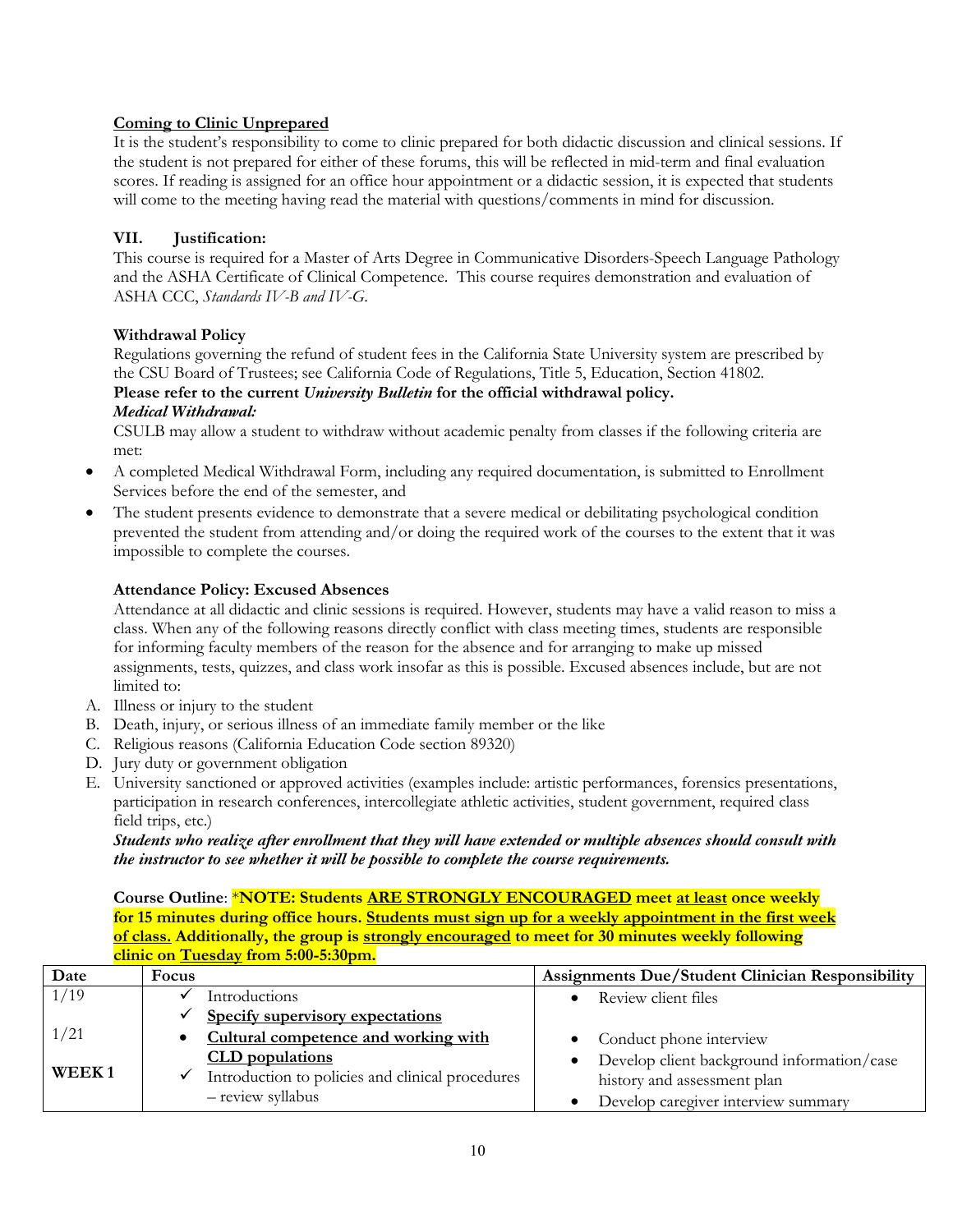| <b>DIDACTIC</b>   | Assignment of clients and rooms<br>✓               | Complete cultural competency checklist<br>$\bullet$       |
|-------------------|----------------------------------------------------|-----------------------------------------------------------|
| <b>ONLY</b>       | Review assessment materials, parent                |                                                           |
|                   | questionnaire methods, and procedures $-a$         | <b>Assigned Readings</b>                                  |
|                   | hearing screening must be completed                | New Code of Ethics Take Effect March 1. (2016). The       |
|                   |                                                    | ASHA Leader, 21(3), 60.                                   |
|                   | Behavior management strategies<br>v,               |                                                           |
|                   | Prep work for assessments/review of                | Janet, B. & Bupp, H. (2016). Can I? Should I? The         |
|                   | assessment plan                                    | <i>ASHA Leader</i> , 21(7), 36-37.                        |
|                   | Review report samples<br>$\checkmark$              |                                                           |
|                   | Questions regarding Assessment Plan and/or         |                                                           |
|                   | procedures                                         |                                                           |
|                   | Gather assessment tools/supplements                |                                                           |
|                   | SOAP-R writing                                     |                                                           |
| 1/26              | Clients Begin - Assessment Plans due before clinic | Present clinical observation data (client's strengths and |
|                   | (hard copy)                                        | weaknesses)                                               |
| 1/28              |                                                    | Initial impressions<br>٠                                  |
|                   | <b>Informal Assessment</b>                         |                                                           |
| WEEK <sub>2</sub> | Complete all clinic forms                          |                                                           |
|                   | Client/caregiver interview and build rapport       |                                                           |
| <b>Clients</b>    | with client                                        |                                                           |
| <b>Begin</b>      | Clinical observation of client's strengths and     |                                                           |
|                   | weaknesses                                         |                                                           |
|                   | Assessment (e.g., collecting speech/language       |                                                           |
|                   | samples)                                           |                                                           |
|                   | Record SOAP-R note                                 |                                                           |
|                   | Begin standardized assessment                      |                                                           |
| 2/2               |                                                    | Submit first SOAP-R notes (1 per client                   |
| 2/4               |                                                    | session)                                                  |
| WEEK <sub>3</sub> | Continue Assessments                               |                                                           |
|                   |                                                    | Bring diagnostic report drafts to didactic to discuss     |
|                   |                                                    | on Tuesday 2/4 (informal)                                 |
|                   |                                                    |                                                           |
| 2/9               | DIDACTIC (NO CLIENTS on Tuesday):<br>$\bullet$     | Report review at didactic with the following              |
|                   | group and individual meetings                      | completed sections:                                       |
| 2/11              |                                                    | $\checkmark$ Background                                   |
| WEEK4             | Complete assessment, probe for goals               | Language sample                                           |
|                   |                                                    | Play sample                                               |
|                   |                                                    | Hearing                                                   |
|                   |                                                    | Voice                                                     |
|                   |                                                    | Fluency                                                   |
|                   |                                                    | Behavioral observations                                   |
|                   |                                                    | At least 1 completed standardized assessment              |
|                   |                                                    |                                                           |
|                   |                                                    | *Article Assignment 1 Due at didactic                     |
|                   |                                                    |                                                           |
|                   |                                                    | 2 Diagnostic Reports Due - submit an electronic copy      |
|                   |                                                    | by following MONDAY AT 9AM                                |
|                   |                                                    |                                                           |
| 2/16              | Present the diagnostic report and semester         | *2 Edited assessment reports due - submit a hard          |
|                   | therapy plan (goals only presented to client)      | copy                                                      |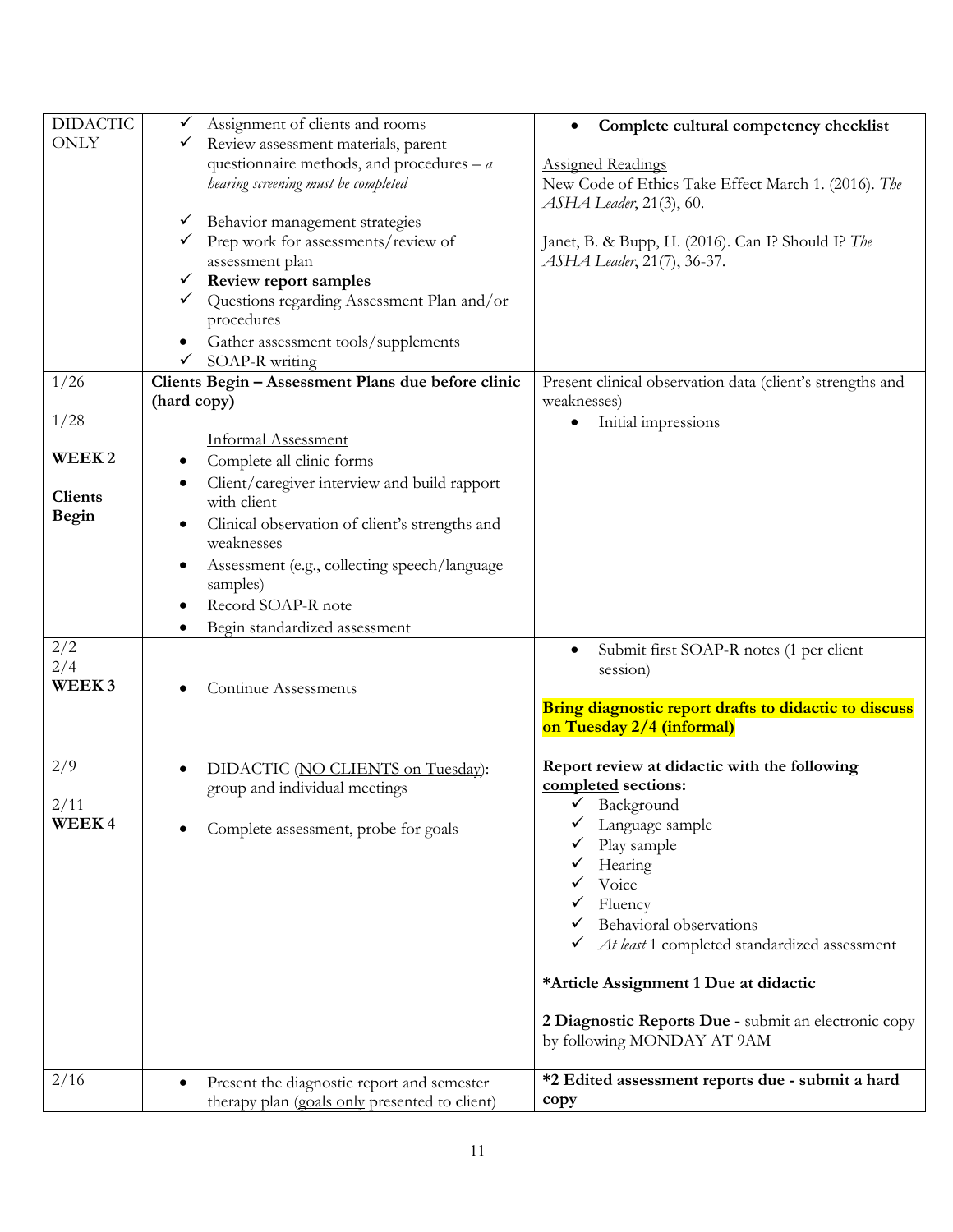| 2/18               | Initiate intervention<br>$\bullet$<br>Implement goals and objectives    | *2 Therapy plans due by Tuesday<br>*Presentation of edited assessment reports to                                    |
|--------------------|-------------------------------------------------------------------------|---------------------------------------------------------------------------------------------------------------------|
| WEEK <sub>5</sub>  |                                                                         | clients - place signed copy in client's file                                                                        |
| 2/23               | Continue therapy                                                        | Collaborate with caregivers and other professionals as                                                              |
| 2/25               | Typed Self Reflection Due - hard copy                                   | appropriate                                                                                                         |
| WEEK 6             | Monitor progress: data collection (quantitative                         |                                                                                                                     |
|                    | and qualitative)                                                        |                                                                                                                     |
| 3/2                | Continue therapy                                                        |                                                                                                                     |
| 3/4                |                                                                         |                                                                                                                     |
| WEEK7              |                                                                         |                                                                                                                     |
| 3/9                | Continue therapy                                                        |                                                                                                                     |
| 3/11               |                                                                         |                                                                                                                     |
| WEEK8              |                                                                         |                                                                                                                     |
| 3/16               | Continue therapy                                                        |                                                                                                                     |
| 3/18               |                                                                         |                                                                                                                     |
| WEEK9              |                                                                         |                                                                                                                     |
| 3/23               | Continue therapy                                                        | Home program/caregiver education activities<br>as appropriate to facilitate generalization                          |
| 3/25               | <b>MIDTERM REVIEW (NO CLIENTS - Didactic</b>                            |                                                                                                                     |
| <b>WEEK10</b>      | only): Individual student midterm review for CALIPSO                    | *Article Assignment 2 DUE                                                                                           |
|                    | Students MUST complete self-evaluation in CALIPSO prior to              |                                                                                                                     |
|                    | midterm review                                                          |                                                                                                                     |
| WEEK <sub>11</sub> |                                                                         | SPRING BREAK - NO CLIENTS                                                                                           |
| 4/6                |                                                                         | *Ethics Essay Due uploaded to BeachBoard                                                                            |
| 4/8                | Continue therapy                                                        |                                                                                                                     |
| <b>WEEK12</b>      |                                                                         |                                                                                                                     |
| 4/13<br>4/15       | Continue therapy                                                        |                                                                                                                     |
|                    |                                                                         |                                                                                                                     |
| <b>WEEK13</b>      |                                                                         |                                                                                                                     |
| 4/20               | Continue therapy                                                        |                                                                                                                     |
| 4/22               | Consider modifications for next semester                                | Semester Therapy Progress Reports due by the end                                                                    |
| <b>WEEK14</b>      | (goals/intervention)                                                    | of the week - submit a hard copy with a grading rubric                                                              |
| 4/27               | Return summary reports                                                  | ** Edited summary reports due**                                                                                     |
| 4/29               | Continue therapy                                                        |                                                                                                                     |
|                    |                                                                         | *Presentation of edited summary reports to clients -                                                                |
| <b>WEEK15</b>      | Present progress reports                                                | place signed copy in client's file                                                                                  |
| 5/4                | <b>Last day with clients</b>                                            |                                                                                                                     |
|                    |                                                                         |                                                                                                                     |
| 5/6                |                                                                         | Individual student final review for CALIPSO (20 minutes per student) re: Client & clinician progress, strengths and |
|                    | weaknesses; review ethics essay assignment                              |                                                                                                                     |
| <b>WEEK16</b>      |                                                                         |                                                                                                                     |
|                    | Students MUST complete self-evaluation in CALIPSO prior to final review |                                                                                                                     |

# **Course Policies**

Students may not record (audio or video) in this class except in accordance with ADA accommodations. Any recordings made in connection with a disability accommodation are for the student's personal academic use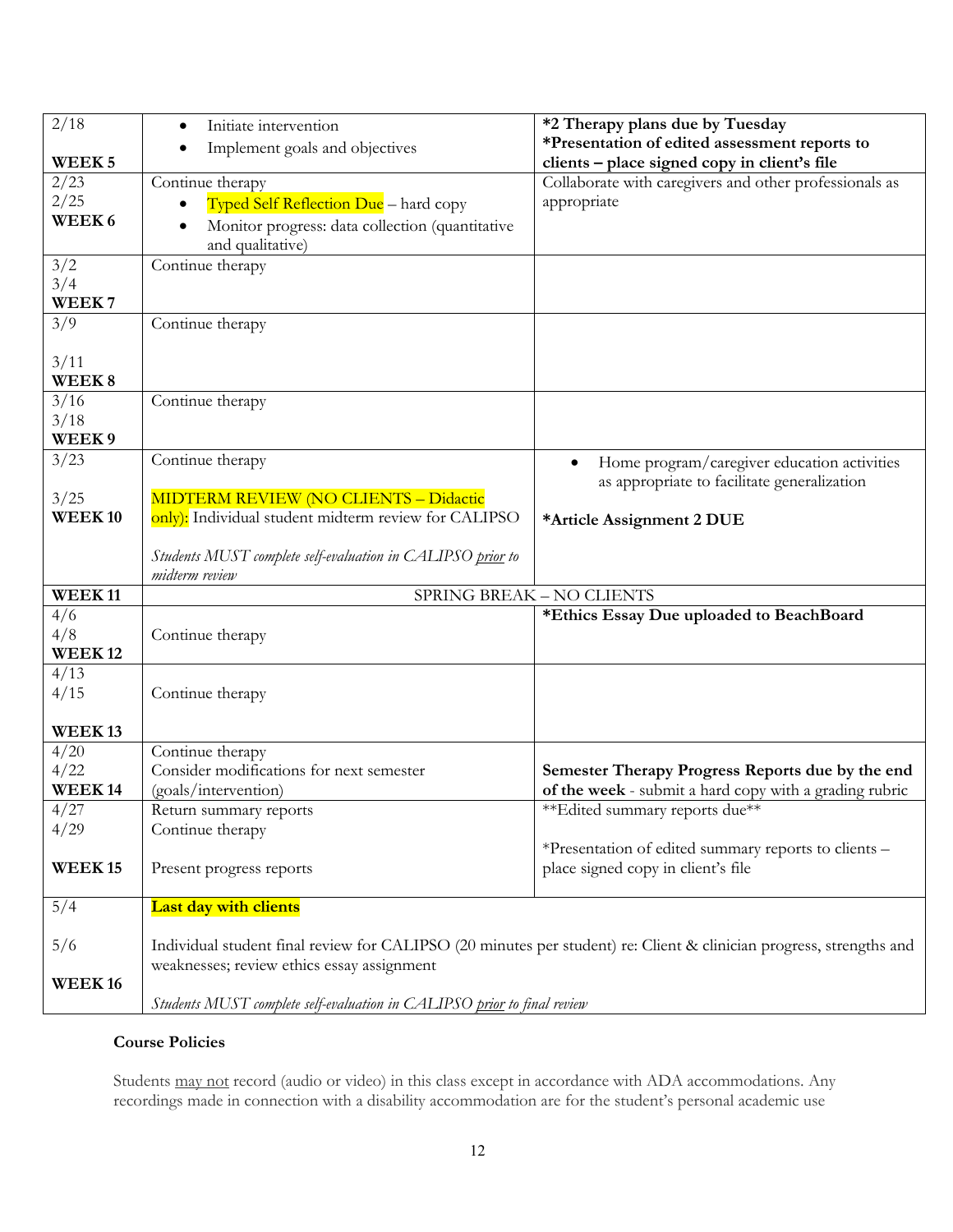only and may not be distributed in any manner to any other individual.

#### **Statement of Non-discrimination**

California State University, Long Beach is committed to maintaining an inclusive learning community that values diversity and fosters mutual respect. All students have the right to participate fully in university programs and activities free from discrimination, harassment, sexual violence, and retaliation. Students who believe they have been subjected to discrimination, harassment, sexual violence, or retaliation on the basis of a protected status such as age, disability, gender, gender identity/expression, sexual orientation, race, color, ethnicity, religion, national origin, veteran/veteran status or any other status protected by law, should contact the Office of Equity & Diversity at (562) 985-8256, University Student Union (USU) Suite 301, http://www.csulb.edu/depts/oed/.

### **Statement of Accessibility**

All instructors shall be familiar with best practices in making their syllabus and course documents accessible to all students and upon request provide the format need for the student. Instructors can access best practices at the following link.

http://www.csulb.edu/divisions/aa/academic\_technology/itss/course\_materials/accessibility/

### **Accommodation**

It is the student's responsibility to notify the instructor in advance of the need for accommodation of a university verified disability (PS 11-07, Course Syllabi and Standard Course Outlines). Students needing special consideration for class format and schedule due to religious observance or military obligations must notify the instructor in advance of those needs.

Students who require additional time or other accommodation for assignments must secure verification/assistance from the CSULB Disabled Student Services (DSS) office located at 270 Brotman Hall. The telephone number is (562)985.5401. Accommodation is a process in which the student, DSS, and instructor each play an important role. Students contact DSS so that their eligibility and need for accommodation can be determined. DSS identifies how much time is required for each exam. The student is responsible for discussing his/her need with the instructor and for making appropriate arrangements. Students who are eligible to receive accommodation should present an Accommodation Cover Letter and a DSS Student/Teacher Testing Agreement Form to the instructor as early in the semester as possible, but no later than a week before the first test. (It takes one week to schedule taking an exam at the DSS office.) The instructor welcomes the opportunity to implement the accommodations determined by DSS. Please ask the instructor if you have any questions.

# **Cheating and Plagiarism (CSULB Catalog, AY 2015-2016, pp. 49-51)**

# *Definition of Plagiarism*

Plagiarism is defined as the act of using the ideas or work of another person or persons as if they were one's own, without giving credit to the source. Such an act is not plagiarism if it is ascertained that the ideas were arrived at through independent reasoning or logic or where the thought or idea is common knowledge. Acknowledge of an original author or source must be made through appropriate references, i.e., quotation marks, footnotes, or commentary. Examples of plagiarism include, but are not limited to, the following: the submission of a work, either in part or in whole, completed by another; failure to give credit for ideas, statements, facts or conclusions which rightfully belong to another; in written work, failure to use quotation marks when quoting directly from another, whether it be a paragraph, a sentence, or even a part thereof; or close and lengthy paraphrasing of another's writing or programming. A student who is in doubt about the extent of acceptable paraphrasing should consult the instructor. Students are cautioned that, in conducting their research, they should prepare their notes by (a) either quoting material exactly (using quotation marks) at the time they take notes from a source; or (b) departing completely from the language used in the source, putting the material into their own words. In this way, when the material is used in the paper or project, the student can avoid plagiarism resulting from verbatim use of notes. Both quoted and paraphrased materials must be given proper citations.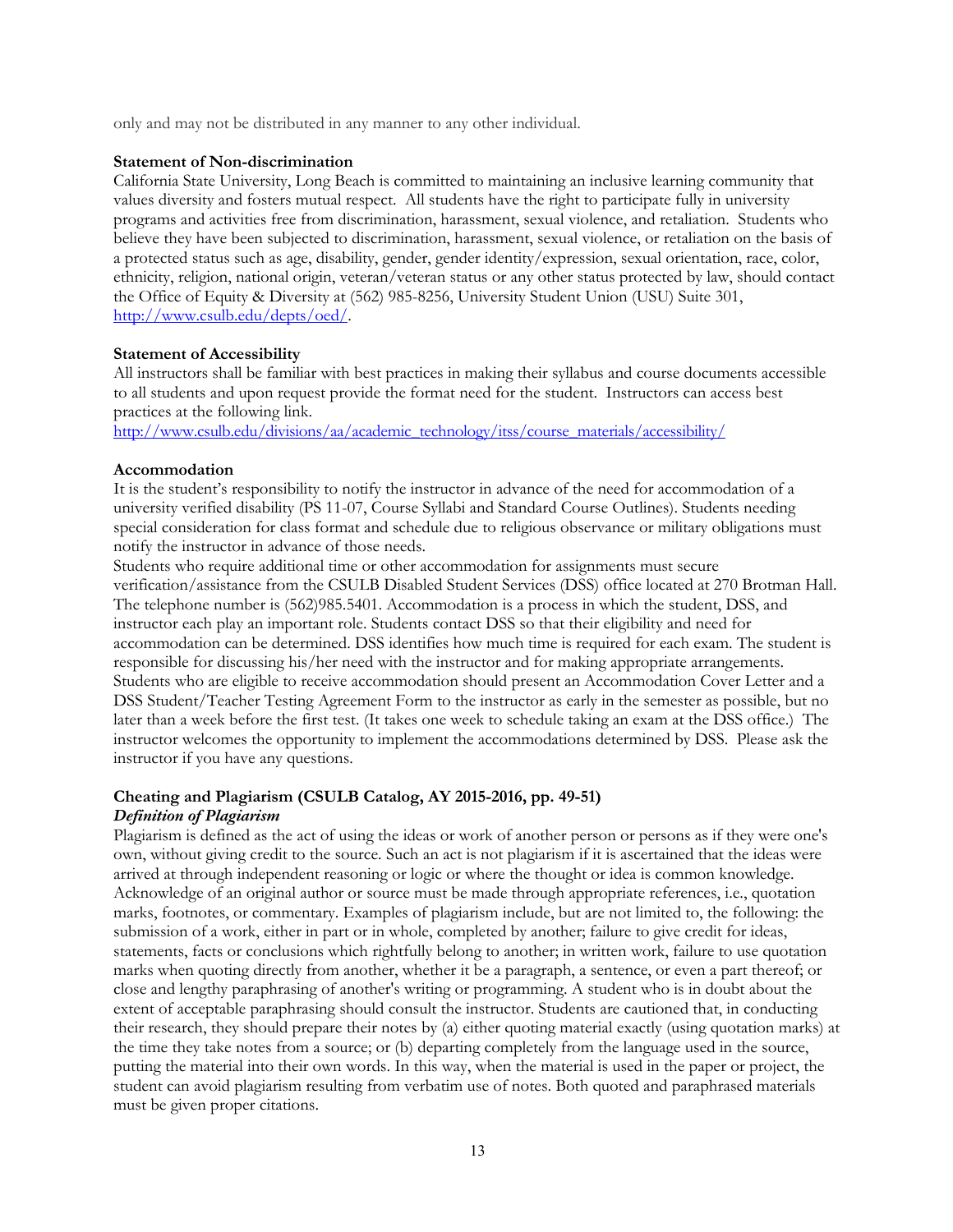# *Definition of Cheating*

Cheating is defined as the act of obtaining or attempting to obtain or aiding another to obtain academic credit for work by the use of any dishonest, deceptive or fraudulent means. Examples of cheating during an examination would include, but not be limited to the following: copying, either in part or in whole, from another test or examination; discussion of answers or ideas relating to the answers on an examination or test unless such discussion is specifically authorized by the instructor; giving or receiving copies of an exam without the permission of the instructor; using or displaying notes; "cheat sheets," or other information or devices inappropriate to the prescribed test conditions, as when the test of competence includes a test of unassisted recall of information, skill, or procedure; allowing someone other than the officially enrolled student to represent the same. Also included are plagiarism, which is defined as altering or interfering with the grading procedures. It is often appropriate for students to study together or to work in teams on projects. However, such students should be careful to avoid use of unauthorized assistance, and to avoid any implication of cheating, by such means as sitting apart from one another in examinations, presenting the work in a manner which clearly indicates the effort of each individual, or such other method as is appropriate to the particular course.

### *Academic Action*

One or more of the following academic actions are available to the faculty member who finds a student has been cheating or plagiarizing. These options may be taken by the faculty member to the extent that the faulty member considers the cheating or plagiarism to manifest the student's lack of scholarship or to reflect on the student's lack of academic performance in the course. These actions may be taken without a request for or before the receipt of a Report from the Academic Integrity Committee.

- A. Review no action.
- B. An oral reprimand with emphasis on counseling toward prevention of further occurrences;
- C. A requirement that the work be repeated;
- D. Assignment of a score of zero (0) for the specific demonstration of competence, resulting in the proportional reduction of final course grade;
- E. Assignment of a failing final grade;
- F. Referral to the Office of Judicial Affairs for possible probation, suspension, or expulsion."

No make-up exams or other required class assignments or LATE assignments will be accepted. If a student misses a test/quiz/paper, he or she will receive "0" points for that exam/quiz paper.

# **Campus Behavior**

### *Civility Statement*

California State University, Long Beach, takes pride in its tradition of maintaining a civil and non-violent learning, working, and social environment. Civility and mutual respect toward all members of the University community are intrinsic to the establishment of excellence in teaching and learning. They also contribute to the maintenance of a safe and productive workplace and overall healthy campus climate. The University espouses and practices zero tolerance for violence against any member of the University community (i.e., students, faculty, staff, administrators, and visitors). Violence and threats of violence not only disrupt the campus environment, they also negatively impact the University's ability to foster open dialogue and a free exchange of ideas among all campus constituencies (CSULB Catalog, AY 2015-2016, p. 855).

#### **Preferred Gender Pronoun**

This course affirms people of all gender expressions and gender identities. If you prefer to be called a different name than what is on the class roster, please let me know. Feel free to correct me on your preferred gender pronoun. You may also change your name for BeachBoard and MyCSULB without a legal name change. To submit a request, go to MyCSULB/Personal Information/Names.

#### **Accommodations for Religious Holidays & Military Service**

Students needing special consideration for class schedules due to religious observance or military obligations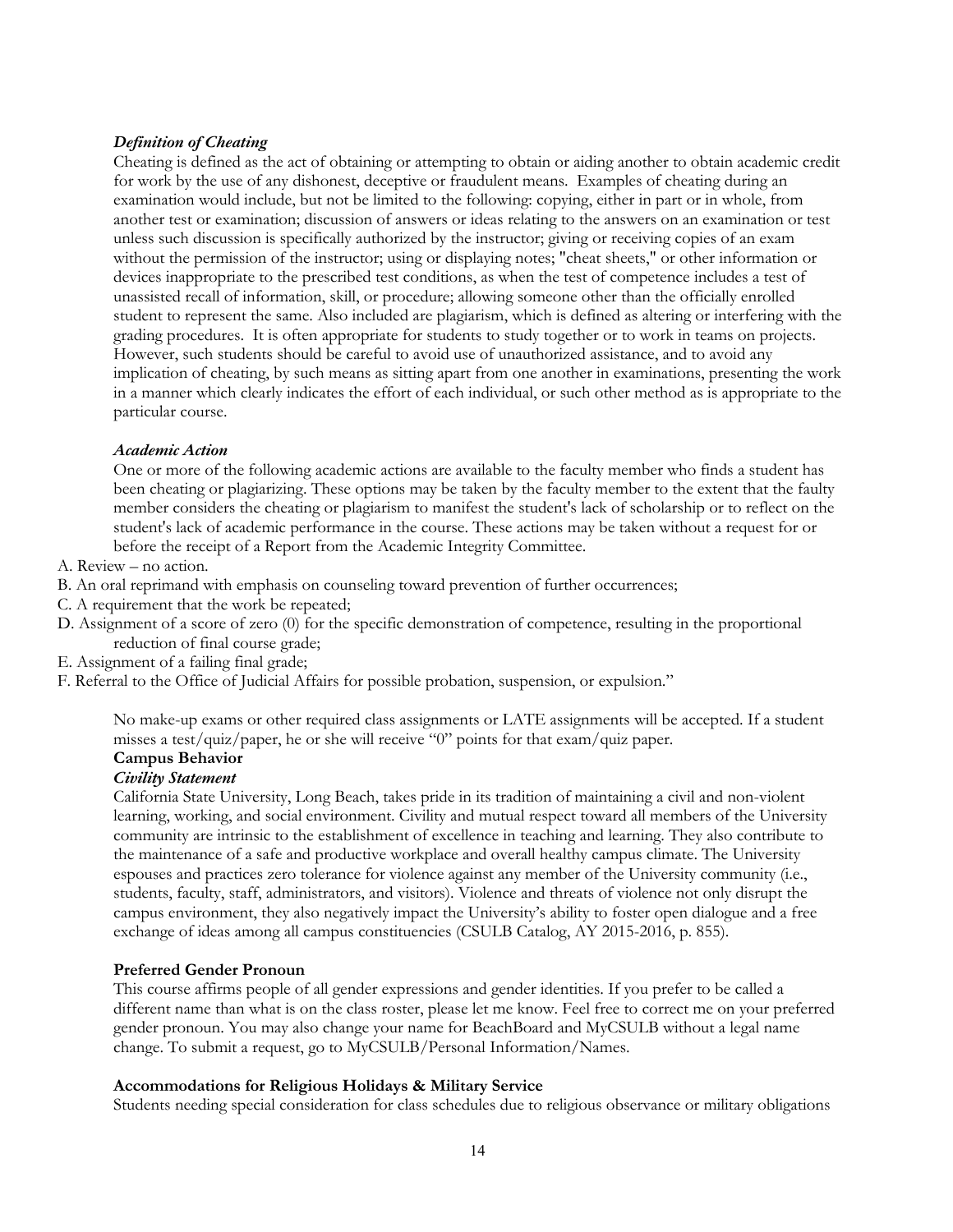must notify the instructor at least one week in advance, for those established religious observances the instructor should be notified during the first week of instruction.

### **Classroom Expectations**

All students of the California State University system must adhere to the Student Conduct Code as stated in Section 41301 of the Title 5 of the California Code of Regulations as well as all campus rules, regulations, codes and policies. Students, as emerging professionals, are expected to maintain courtesy, respect for difference, and respect for the rights of others

### **Unprofessional and Disruptive Behavior**

It is important to foster a climate of civility in the classroom where all are treated with dignity and respect. Therefore, students engaging in disruptive or disrespectful behavior in class will be counseled about this behavior. If the disruptive or disrespectful behavior continues, additional disciplinary actions may be taken.

### **FAMILY POILICY**

Currently, the University does not have a formal policy on children in the classroom. The policy described here is a reflection of my personal beliefs and commitments to students, staff, and faculty parents.

- 1. All exclusively breastfeeding babies are welcome in class as often as necessary.
- 2. For older children and babies, I understand that unforeseen disruption in childcare often puts parents in the position of having to miss class to stay home with a child. While this is not intended to be a long-term childcare solution, occasionally bringing a child to class in order to cover gaps in care is acceptable as an emergency option only.
- 3. I ask that all students work with me to create a welcoming environment that is respectful of all forms of diversity, including diversity in parenting status.
- 4. In cases where babies and children must come to class due to unforeseen circumstances, I ask that you sit close to the door so that, if your child needs special attention and is disrupting learning for other students, you may step outside until their need has been met.
- 5. Finally, I understand that often the largest barrier to completing your coursework once you become a parent is the tiredness many parents feel in the evening once children have gone to sleep. While I maintain the same high expectations for all students in my classes regardless of parenting status, I am happy to problem-solve with you in a way that makes you feel supported as you strive for schoolparenting balance.

# **The Use of Technology**

The syllabus will be available through BeachBoard. You will need to have a CSULB e-mail account to use BeachBoard. Announcements and messages from me to the class may come by e-mail. If you do not check your CSULB account regularly, but use another account instead, please set up your CSULB account so that it will forward messages to your other account.

#### **Technology Assistance**

The CSULB Technology Help Desk is now available for students. The URL for the Help Desk is: **http://helpdesk.CSULB.edu**

If you experience problems accessing BeachBoard, email, or the Library (which you will need to access in order to download the journal article call the Technology Help Desk at (562) 985-4959.

#### Sexual Assault, Rape, Dating/Domestic Violence, & Stalking

Title IX prohibits gender discrimination, including sexual harassment and sexual misconduct. If you have experienced sexual harassment, sexual assault, rape, dating/domestic violence, or stalking, the campus confidential Victim's Advocate is available to help. Jaqueline Urtez (e: advocate@csulb.edu, p: (562) 985- 2668) can provide **free** and **confidential** support, accommodations, and referrals for victims without having to report the assault to campus authorities. While students are welcome to discuss assaults with faculty, both faculty and teaching assistants are mandatory reporters who are required to report all incidents of sexual